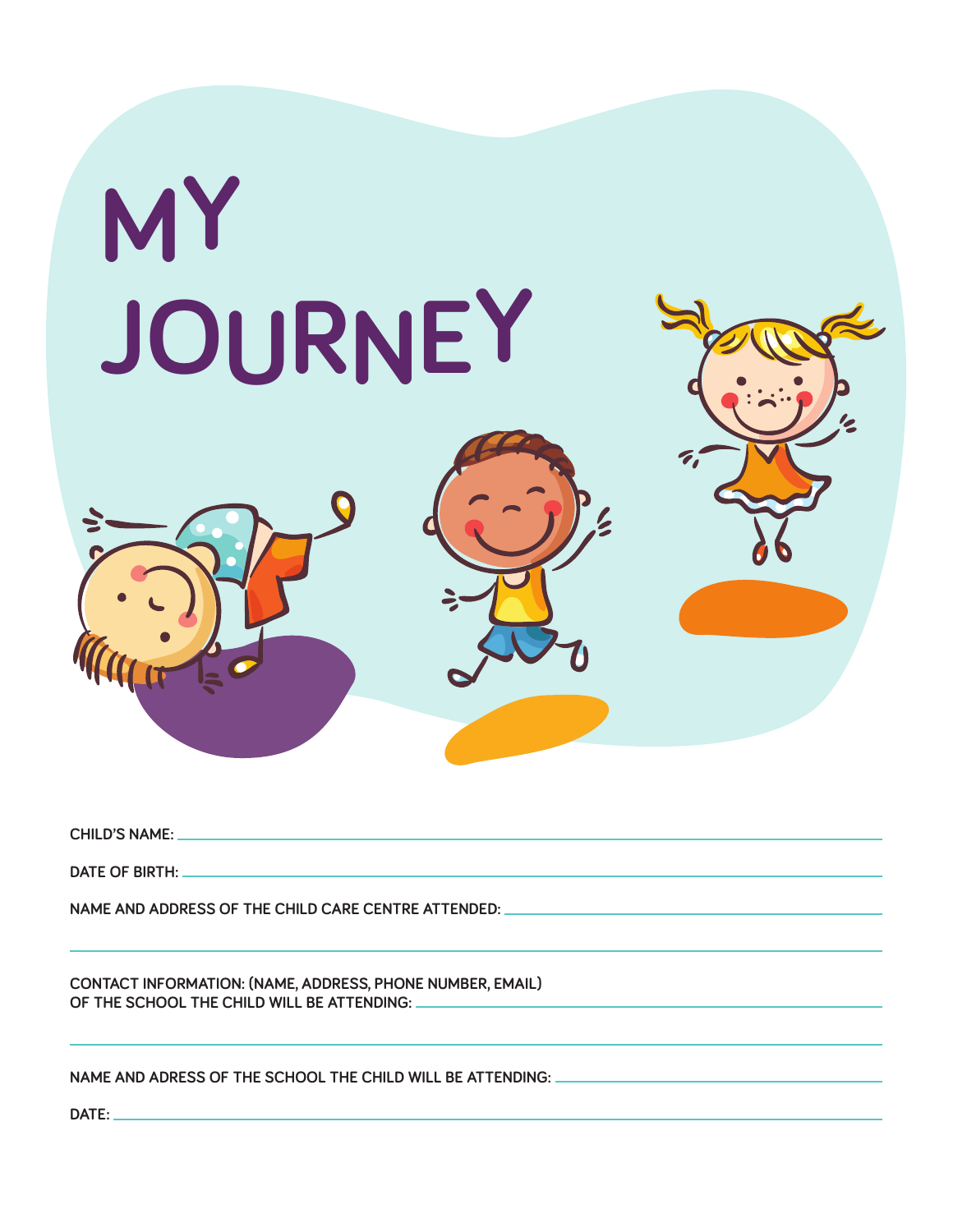*My Journey* is an initiative that was put in place in 2008 by the partners of the Haut-Saint-Laurent`s Comité d'Action Local to ensure a positive school transition. In 2011, the Beauharnois-Salaberry Comité d'Action Local Petite Enfance joined forces with the goal of implementing the tool for both of the targeted territories, and thus grouping together the two school boards who are touched by these two early childhood forums.

Since 2011, this supportive action has been maintained by both consultations. In 2014, Haut-Saint-Laurent partners merged their early childhood centres, la Table de concertation en petite enfance and the Comité d'Action Local du Haut-Saint-Laurent to become the Réseau 0-5 Haut-Saint-Laurent. In 2015, Beauharnois Salaberry's partners merged their early childhood centres, the Table de Concertation Intersectorielle en Périnatalité and the Comité d'Action Local Petite enfance sur le territoire Beauharnois-Salaberry to become the Table d'Actions Concertées 0-5.

#### *My journey*

No editing, printing, adaptation or reproduction of the contents of this book, by any means whatsoever, can be carried out without the written authorization of the publishers.

ISBN 978-2-9814269-6-3 *My Journey*

Legal Deposit-Bibliothèque et Archives nationales du Québec, 2016 Library and Archives Canada, 2016. Publisher: Réseau 0-5 Haut-Saint-Laurent and Table d'Actions Concertées 0-5 Beauharnois-Salaberry.

First Edition (October 2009): Partners of the Comité d'Action Local du Haut-Saint-Laurent involved: Linda Gagnon (École Notre-Dame of Huntingdon), Lucie Béliveau (Une Affaire de Famille), Nancy Ashton, (CPE Abracadabra), Sophie Masse (Comité d'Action Local du Haut-Saint-Laurent).

Revised Edition (March 2011) : Partners of the Comité d'Action Local Petite enfance Beauharnois-Salaberry, France Marion (Garderie Porculus), Lucie Riendeau (CLSC Valleyfield), Stéphanie Amesse (Commission Scolaire de la Vallée-des-Tisserands), Micheline Séguin and Lysanne Denicourt (Collège de Valleyfield), Brigitte Asselin (Vie en forme), Peggy G. Morrissette (CPE Citronnelle). Marie-Eve Groulx (Comité d'Action Local Petite enfance Beauharnois-Salaberry).

Updated (September 2017) : Partners of the Réseau 0-5 Haut-Saint-Laurent et de la Table d'Actions Concertées 0-5 Beauharnois-Salaberry involved : Claudine Paquette (Centre de Ressources Familiales du Haut-Saint-Laurent), Sonia Garièpy (CPE Abracadabra), Julie Beaudin (CISSSMO-CLSC of Huntingdon), Diane Donnely (New Frontiers School Board), Guillaume-Paul Limoges and Sophie Masse (Réseau 0-5 HSL), Mylène Lapierre (Garderie Les Petits Bricoleurs), Lucie Riendeau (CISSSMO-CLSC of Salaberry-de-Valleyfield), Manon Brisson and Brigitte Harton (Équipe Petits Dragons, Commission Scolaire de la Vallée-des-Tisserands), Andréane Gélineau and Marie-Eve Groulx (TAC 0-5).

Project Coordinators:

- Since 2008 : Sophie Masse
- Since 2010 : Marie-Eve Groulx

Graphic Designer: duval design communication

In this document, the masculine form designates both women and men. The sole purpose of the use of the masculine is to lighten the reading of the document.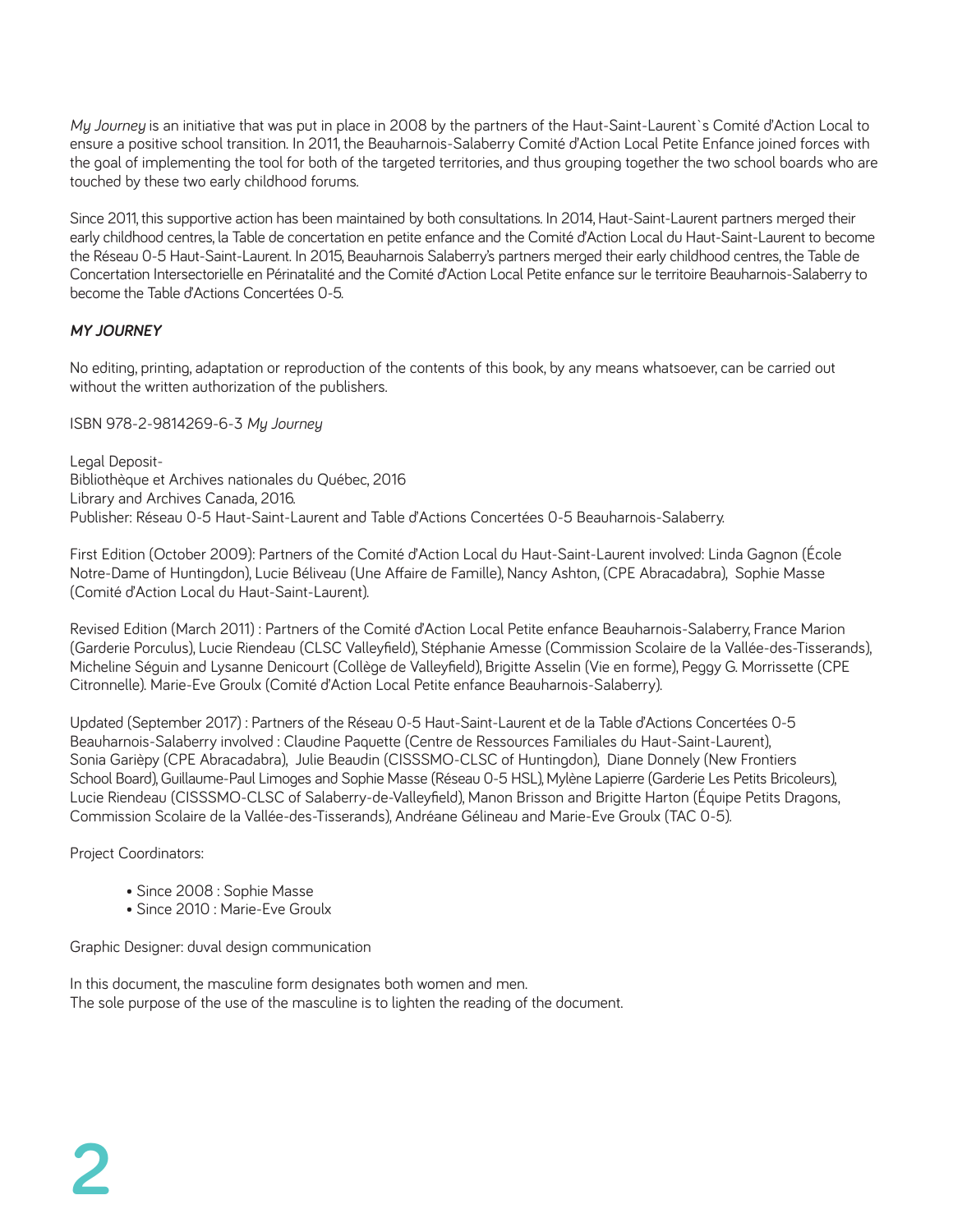# **goal of this document**

This document allows agencies and schools to exchange information about a child's development, and will aid in a smooth transition from early childhood centres to the school environment.

# **advantages**

- **• Allows a better understanding of the child.**
- **• Facilitates the inclusion of appropriate support and strategies at school.**
- **• Provides insight into the classroom dynamics to help the teacher plan accordingly.**
- **• Helps those involved from different networks to more easily discern what strategies have already been put in place and also facilitates follow-ups in the case of children with specific challenges.**
- **• Avoids the need for parents to continuously repeat the same information about their child.**
- **• Recognizes the expertise of those working in early childhood environments.**

# **instructions**

Each centre is responsible, in partnership with the parents, for the way in which information is shared with the school. This document may be used for any situation in which the child is experiencing a transition. It is important to create a plan that facilitates the child's progress throughout the transitional period.

# **Confidentiality**

The confidentiality of the documents received by the school and by all other centres will be assured by the appropriate administrators.

# **how to proceed**

# **March**

- Complete the document *My Journey* for students entering Kindergarden according to their needs in the early childhood centre.
- The administrators of each centre/school concerned are responsible for ensuring a follow-up with teachers and early childhood educators.
- *\* Responding to observable elements*
- **1.** Complete the observation form in *My Journey*.
- **2.** Have parents sign section 6 (Parental Authorization).
- **3.** Provide parents with a copy of the booklet *My Journey*.
- **4.** The person who completes the booklet, *My Journey*, is responsible to return it to the centre's administration so that the booklet may then be sent to the proper school by April 30th of each year. The administrators of the early childhood centre must send the document *My Journey* to the coordinator's office so that it can then be transmitted to the school's administrator within the prescribed time frame.

# **beginning of may**

Each school administrator will review the document *My Journey* and provide the information to all teachers concerned at the appropriate time.

*In order to respond better to the needs of the child, a follow-up telephone call or meeting with the parents, school personnel, and the person who completed the form may take place.*

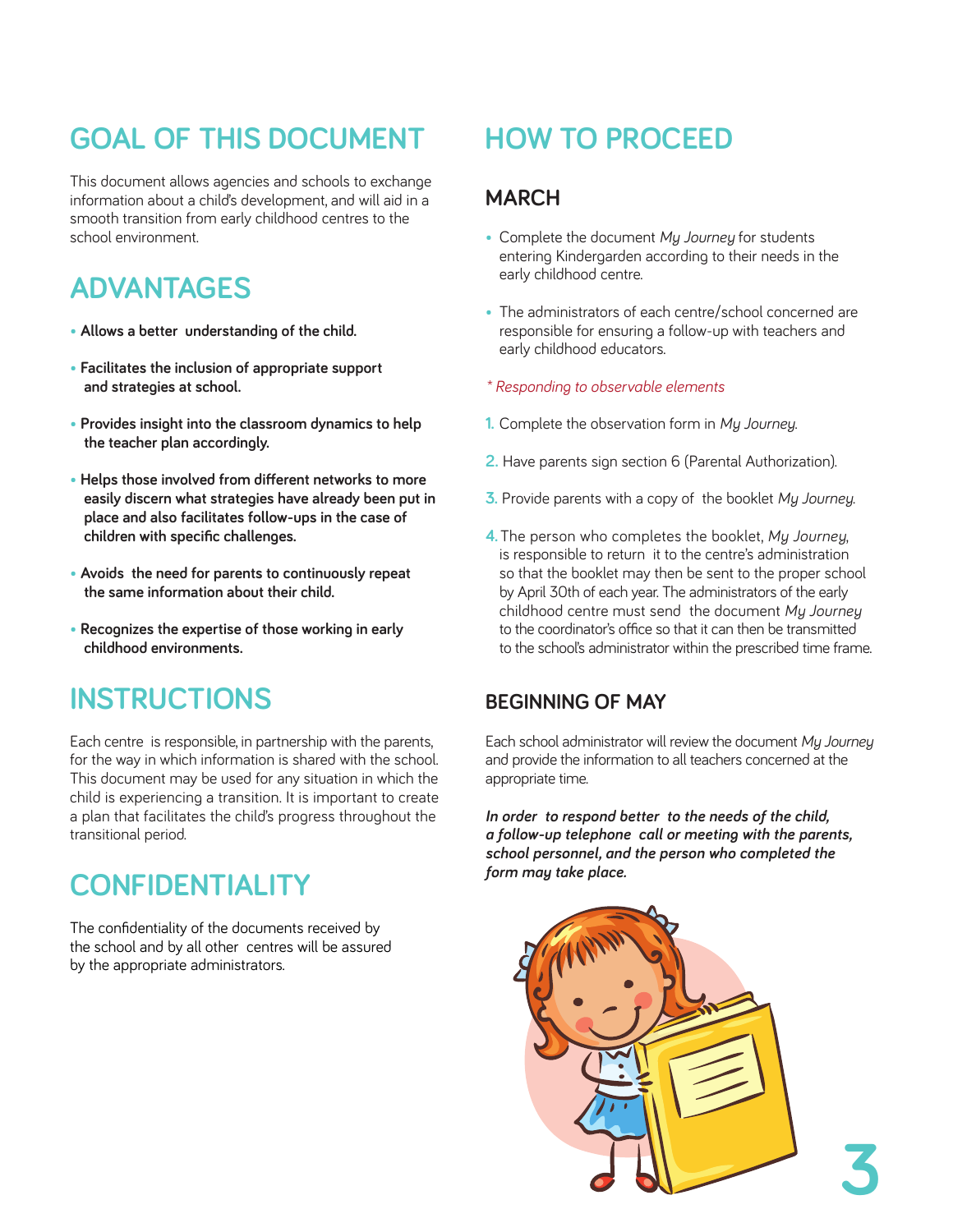# **exchange of information with regards to school attendance:**

## **Section 1**

**Personal information**

| <b>CHILD</b>                             |                  |                  |                                           |  |  |
|------------------------------------------|------------------|------------------|-------------------------------------------|--|--|
| <b>LAST NAME:</b>                        |                  |                  | <b>FIRST NAME:</b>                        |  |  |
| <b>CHILD'S MOTHER TONGUE:</b>            |                  |                  | <b>DATE OF BIRTH:</b>                     |  |  |
| <b>PARENTS OR GUARDIANS</b>              |                  |                  |                                           |  |  |
| <b>LAST NAME:</b>                        |                  |                  | <b>FIRST NAME:</b>                        |  |  |
| <b>HOME ADDRESS:</b>                     |                  |                  |                                           |  |  |
| PHONE NUMBER AT HOME: (<br>$\mathcal{C}$ |                  |                  | PHONE NUMBER AT WORK: (<br>$\mathcal{E}$  |  |  |
| <b>LAST NAME:</b>                        |                  |                  | <b>FIRST NAME:</b>                        |  |  |
| <b>HOME ADDRESS:</b>                     |                  |                  |                                           |  |  |
| PHONE NUMBER AT HOME: (                  | $\mathcal{C}$    |                  | PHONE NUMBER AT WORK: (<br>$\mathcal{E}$  |  |  |
| <b>Family history</b>                    |                  |                  |                                           |  |  |
| <b>HOME ENVIRONMENT</b>                  |                  |                  |                                           |  |  |
| I live with:                             | $D$ ad $\Box$    | Mom <sub>l</sub> | Mom and Dad $\Box$<br>Shared Guardianship |  |  |
| Other $\square$                          |                  |                  |                                           |  |  |
| <b>I HAVE (NUMBER)</b>                   |                  |                  | I LIVE WITH THEM I                        |  |  |
| Sisters:                                 | <b>Brothers:</b> | Half-sister(s):  | Half-brother(s):                          |  |  |
| <b>ADDITIONAL INFORMATION:</b>           |                  |                  |                                           |  |  |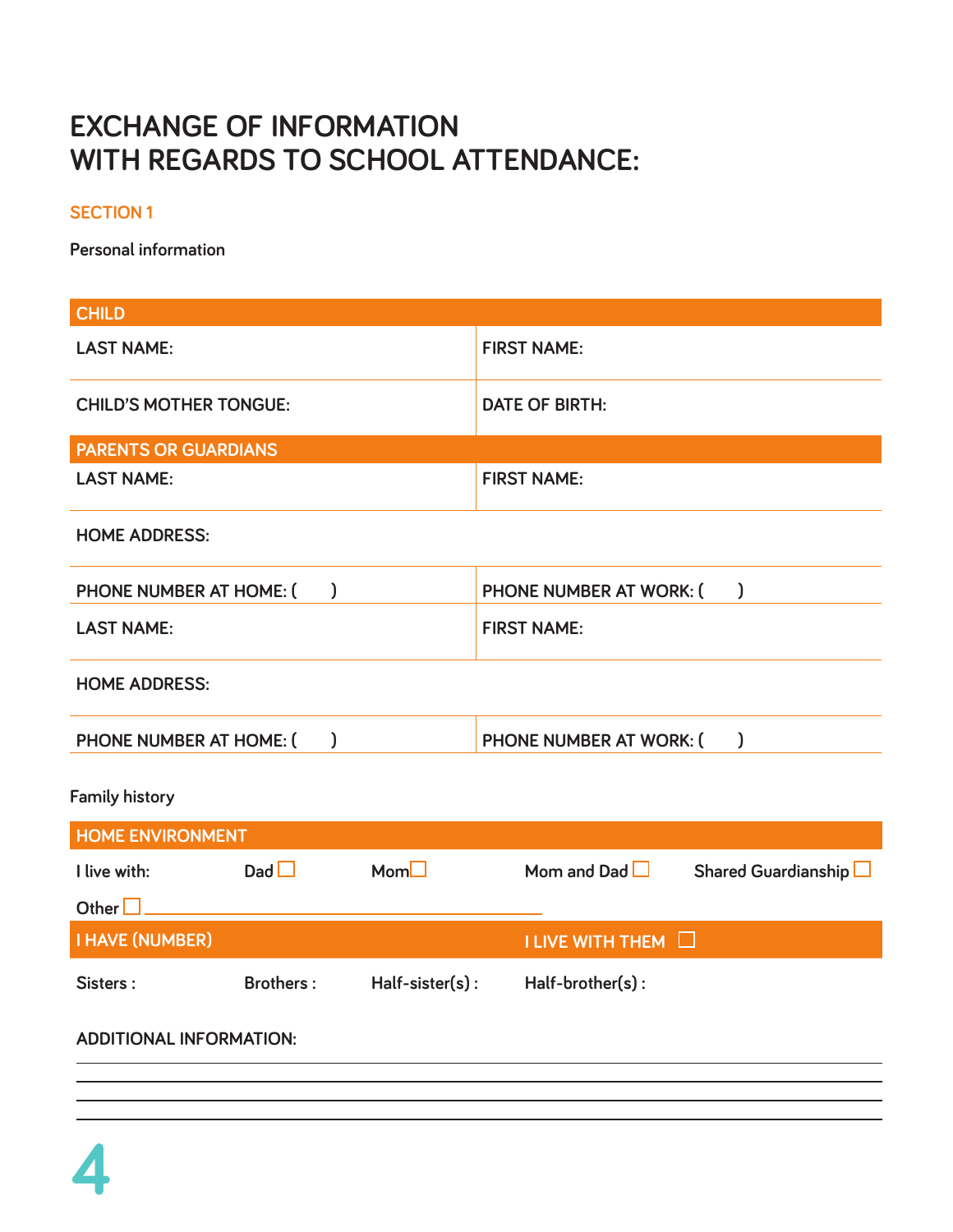**History of attendance**

| <b>STARTING DATE</b><br>AT THE CENTRE (Y/M/D) | <b>NUMBERS OF</b><br><b>DAYS / WEEK</b> | <b>NUMBER OF</b><br><b>HOURS / DAY</b> | <b>ANTICIPATED DATE</b><br><b>OF DEPARTURE</b><br>(Y/M/D) |
|-----------------------------------------------|-----------------------------------------|----------------------------------------|-----------------------------------------------------------|
|                                               |                                         |                                        |                                                           |

### **1. how many children are in the group?**

### **2. does the child need an attendant in order to function in the group?**

| <b>VEC</b><br>'ES | <b>NO</b> |
|-------------------|-----------|
|-------------------|-----------|

**name of the child care centre:**

## **name of person making referal (educator or attendant):**

| <b>PHONE</b><br>TEL.<br>.<br>. | ᠁.<br> |
|--------------------------------|--------|

#### **Section 3**

**History of Services**

| <b>NAME OF THE</b><br><b>INSTITUTION</b> | <b>DATE</b><br>(Y/M/D) | <b>NAME OF THE</b><br><b>PROFESSIONNAL /</b><br><b>FUNCTION</b> | <b>TYPE OF</b><br><b>SERVICE / DIAGNOSIS /</b><br><b>EVALUATION IN PROGRESS</b> | <b>CHECK IF A</b><br><b>REPORT AND/OR</b><br><b>IEP ARE ATTACHED</b> |
|------------------------------------------|------------------------|-----------------------------------------------------------------|---------------------------------------------------------------------------------|----------------------------------------------------------------------|
|                                          |                        |                                                                 |                                                                                 |                                                                      |
|                                          |                        |                                                                 |                                                                                 |                                                                      |
|                                          |                        |                                                                 |                                                                                 |                                                                      |
|                                          |                        |                                                                 |                                                                                 |                                                                      |
|                                          |                        |                                                                 |                                                                                 |                                                                      |

#### **additional information :**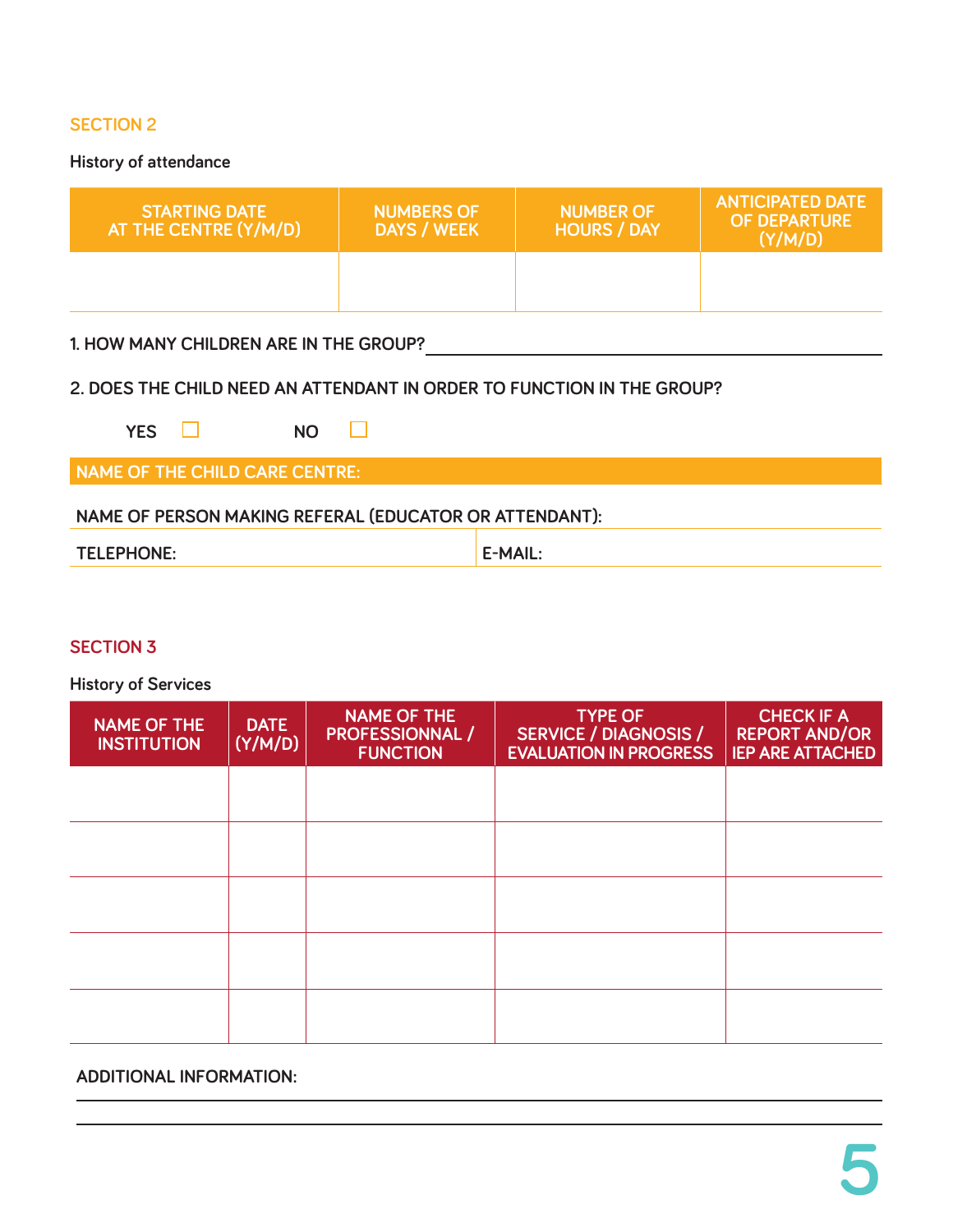#### **Global development skills**

The objectives of early childhood learning activities emphasize the global development of skills and processes. The child's global development is constructed in a progressive manner throughout his/her life experiences as well as through activities in which he/she takes part.

The following tables describe some behaviours which may be observed in the child.



|                       | <b>SOCIAL AND MORAL SKILLS</b>               | $\bullet\hspace{0.1cm} \bullet\hspace{0.1cm}$ |  |  |
|-----------------------|----------------------------------------------|-----------------------------------------------|--|--|
|                       | I wait for my turn.                          |                                               |  |  |
| 2.                    | I follow instructions.                       |                                               |  |  |
| 3.                    | I participate in group activities.           |                                               |  |  |
| $\mathcal{A}_{\cdot}$ | I am able to interact with adults.           |                                               |  |  |
| 5.                    | I am able to interact with peers.            |                                               |  |  |
| 6.                    | I am aware of the feelings of others.        |                                               |  |  |
|                       | 7. I am able to find solutions to conflicts. |                                               |  |  |
|                       | 8. I try to console or comfort a peer.       |                                               |  |  |
| 9.                    | I am able to recognize a problem.            |                                               |  |  |
| 10.                   | I am able to resolve problems.               |                                               |  |  |

|  | <b>CHALLENGES</b> |
|--|-------------------|
|  |                   |

#### **challenges successful strategies**

| <u> 1989 - Jan Samuel Barbara, margaret eta idazlea (h. 1989).</u>                                                                                                                                                            |                                                                                  |
|-------------------------------------------------------------------------------------------------------------------------------------------------------------------------------------------------------------------------------|----------------------------------------------------------------------------------|
|                                                                                                                                                                                                                               |                                                                                  |
|                                                                                                                                                                                                                               |                                                                                  |
|                                                                                                                                                                                                                               |                                                                                  |
|                                                                                                                                                                                                                               |                                                                                  |
|                                                                                                                                                                                                                               |                                                                                  |
|                                                                                                                                                                                                                               |                                                                                  |
| <u> 1989 - Andrea Santa Andrea Andrea Andrea Andrea Andrea Andrea Andrea Andrea Andrea Andrea Andrea Andrea Andr</u>                                                                                                          | ,一个人的人都是一个人的人,但是,我们的人都是一个人的人,我们的人都是一个人的人,我们的人都是一个人的人,我们的人都是一个人的人,我们的人都是一个人的人,我们的 |
|                                                                                                                                                                                                                               |                                                                                  |
|                                                                                                                                                                                                                               |                                                                                  |
|                                                                                                                                                                                                                               |                                                                                  |
|                                                                                                                                                                                                                               |                                                                                  |
|                                                                                                                                                                                                                               |                                                                                  |
|                                                                                                                                                                                                                               |                                                                                  |
|                                                                                                                                                                                                                               |                                                                                  |
|                                                                                                                                                                                                                               |                                                                                  |
|                                                                                                                                                                                                                               |                                                                                  |
|                                                                                                                                                                                                                               |                                                                                  |
|                                                                                                                                                                                                                               |                                                                                  |
|                                                                                                                                                                                                                               |                                                                                  |
|                                                                                                                                                                                                                               |                                                                                  |
|                                                                                                                                                                                                                               |                                                                                  |
|                                                                                                                                                                                                                               |                                                                                  |
|                                                                                                                                                                                                                               |                                                                                  |
|                                                                                                                                                                                                                               |                                                                                  |
|                                                                                                                                                                                                                               |                                                                                  |
|                                                                                                                                                                                                                               |                                                                                  |
|                                                                                                                                                                                                                               |                                                                                  |
|                                                                                                                                                                                                                               |                                                                                  |
| ,我们也不会有什么。""我们的人,我们也不会有什么?""我们的人,我们也不会有什么?""我们的人,我们也不会有什么?""我们的人,我们也不会有什么?""我们的人                                                                                                                                              |                                                                                  |
|                                                                                                                                                                                                                               |                                                                                  |
|                                                                                                                                                                                                                               |                                                                                  |
|                                                                                                                                                                                                                               |                                                                                  |
|                                                                                                                                                                                                                               |                                                                                  |
|                                                                                                                                                                                                                               |                                                                                  |
|                                                                                                                                                                                                                               |                                                                                  |
| the control of the control of the control of the control of the control of the control of the control of the control of the control of the control of the control of the control of the control of the control of the control |                                                                                  |
|                                                                                                                                                                                                                               |                                                                                  |

#### **additional information :**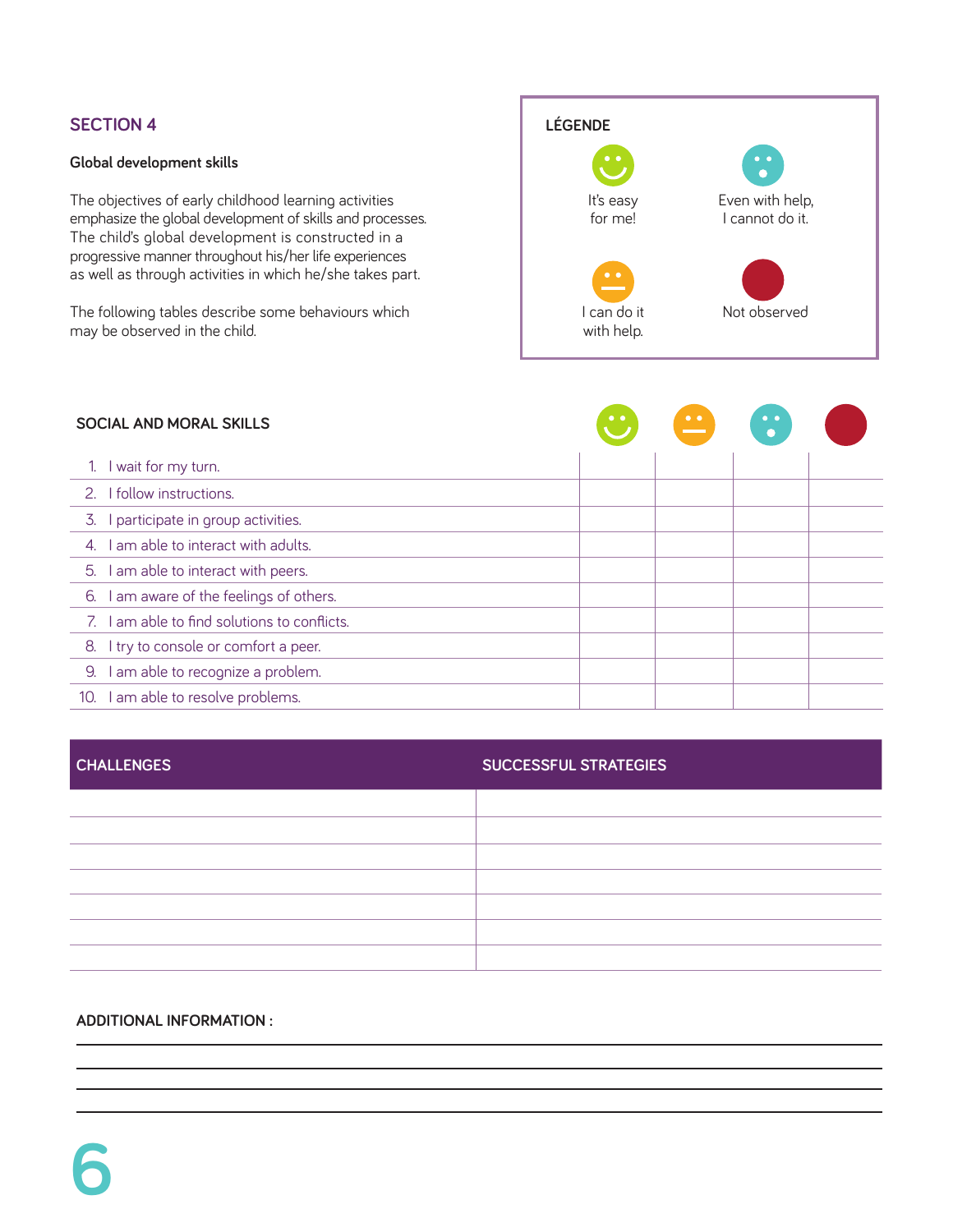|     | <b>COGNITIVE AND LANGUAGE SKILLS</b>                                                                                    |  |  |
|-----|-------------------------------------------------------------------------------------------------------------------------|--|--|
|     | I understand concepts of time (morning, noon, night, yesterday,<br>tomorrow, today, days of the week, months, seasons). |  |  |
| 2.  | I speak in full sentences using articles (e.g. a, it, and, he, etc.).                                                   |  |  |
| 3.  | I can retell stories and events in sequence.                                                                            |  |  |
| 4.  | I recognize and can name six body parts.                                                                                |  |  |
| 5.  | count objects.                                                                                                          |  |  |
| 6.  | I know and can name three geometric shapes.                                                                             |  |  |
|     | 7. I know my first and last names.                                                                                      |  |  |
| 8.  | can put things in order of size (from smallest to largest).                                                             |  |  |
| 9.  | I understand simple directions.                                                                                         |  |  |
| 10. | I can understand multi-step instructions.                                                                               |  |  |
| 11. | I can complete puzzles of more than 20 pieces.                                                                          |  |  |
| 12. | I understand spatial concepts (e.g. on, under, in front of, behind, etc.).                                              |  |  |
| 13. | I can sing songs with rhythm.                                                                                           |  |  |
|     | 14. I use the pronoun "I".                                                                                              |  |  |
|     | 15. I look for and experiment with solutions when I have a problem.                                                     |  |  |

| <b>CHALLENGES</b> | <b>SUCCESSFUL STRATEGIES</b> |
|-------------------|------------------------------|
|                   |                              |
|                   |                              |
|                   |                              |
|                   |                              |
|                   |                              |
|                   |                              |
|                   |                              |
|                   |                              |
|                   |                              |
|                   |                              |

#### **additional information :**

the control of the control of the control of the control of the control of the control of <u> 1980 - Johann Barbara, martxa alemaniar a</u>

<u> 1989 - Johann Stoff, deutscher Stoff, der Stoff, der Stoff, der Stoff, der Stoff, der Stoff, der Stoff, der S</u>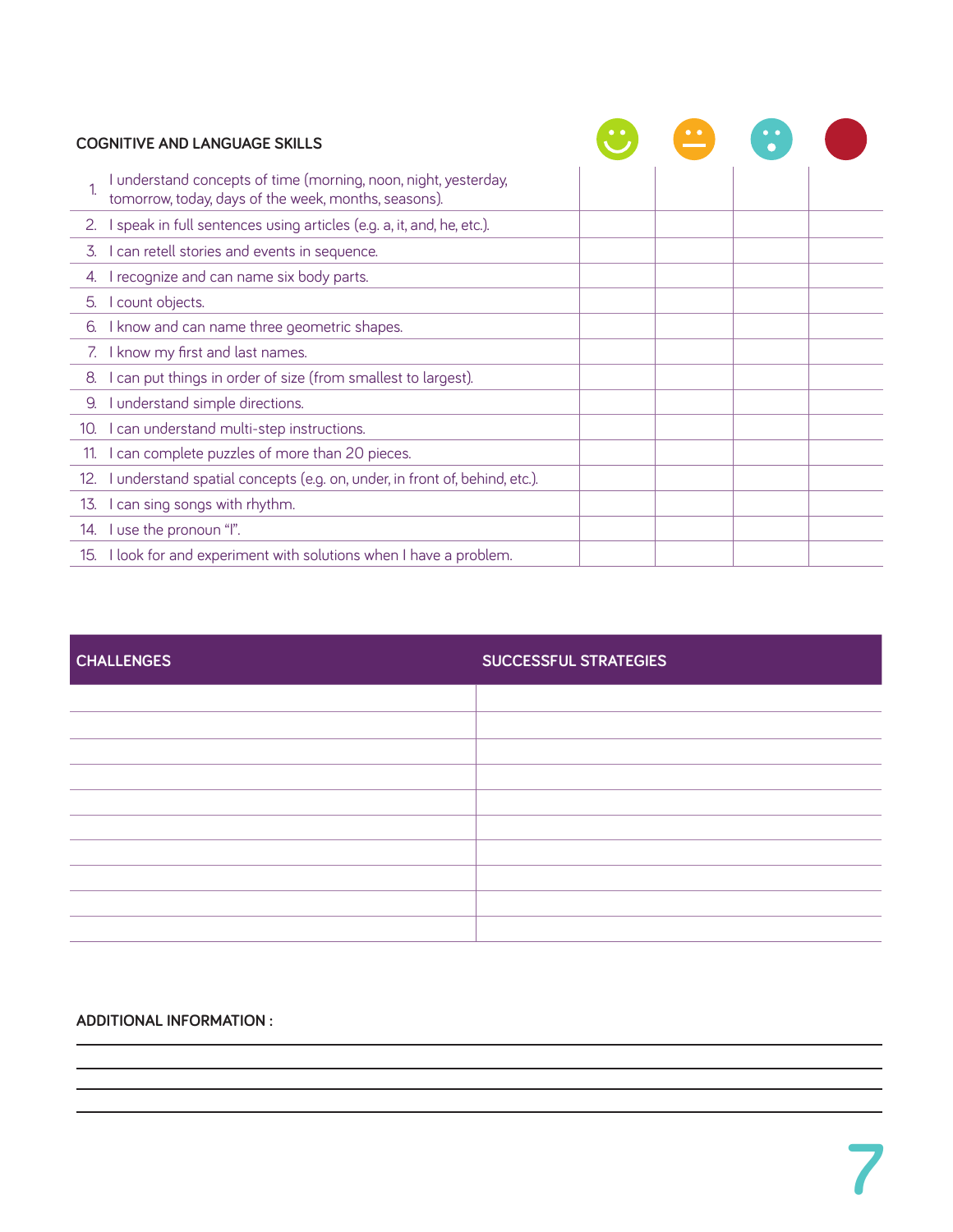| <b>MOTOR SKILLS</b>                                         | $\bullet\hspace{1mm}\bullet\hspace{1mm}$ | $\bullet\quad \bullet$ |  |
|-------------------------------------------------------------|------------------------------------------|------------------------|--|
| I hold my pencil with a three-finger grip.                  |                                          |                        |  |
| 2. I can cut simple shapes.                                 |                                          |                        |  |
| 3. I am able to draw a person.                              |                                          |                        |  |
| 4. I can thread objects.                                    |                                          |                        |  |
| I go up and down stairs alternating feet.<br>5.             |                                          |                        |  |
| I can climb by myself (e.g. on playground equipment).<br>6. |                                          |                        |  |
| 7. I can run.                                               |                                          |                        |  |
| I can jump forward with my feet together.<br>8.             |                                          |                        |  |
| I can balance on one foot for five seconds.<br>9.           |                                          |                        |  |
| build things with blocks.<br>10.                            |                                          |                        |  |
| I am able to catch a ball with two hands.<br>11.            |                                          |                        |  |
| I can go to the bathroom by myself.<br>12.                  |                                          |                        |  |
| 13. I can fasten my clothes.                                |                                          |                        |  |

# **challenges successful strategies**

| ,我们也不会有什么?""我们的人,我们也不会有什么?""我们的人,我们也不会有什么?""我们的人,我们也不会有什么?""我们的人,我们也不会有什么?""我们的人 | ,我们也不会有什么?""我们的人,我们也不会有什么?""我们的人,我们也不会有什么?""我们的人,我们也不会有什么?""我们的人,我们也不会有什么?""我们的人 |
|----------------------------------------------------------------------------------|----------------------------------------------------------------------------------|
|                                                                                  |                                                                                  |
|                                                                                  |                                                                                  |
|                                                                                  |                                                                                  |
|                                                                                  |                                                                                  |
| ,我们也不会有什么?""我们的人,我们也不会有什么?""我们的人,我们也不会有什么?""我们的人,我们也不会有什么?""我们的人,我们也不会有什么?""我们的人 | ,我们也不会有什么?""我们的人,我们也不会有什么?""我们的人,我们也不会有什么?""我们的人,我们也不会有什么?""我们的人,我们也不会有什么?""我们的人 |
| ,我们也不会有什么?""我们的话,我们也不会有什么?""我们的话,我们也不会有什么?""我们的话,我们也不会有什么?""我们的话,我们也不会有什么?""我们的话 | ,我们也不会有什么?""我们的人,我们也不会有什么?""我们的人,我们也不会有什么?""我们的人,我们也不会有什么?""我们的人,我们也不会有什么?""我们的人 |
|                                                                                  |                                                                                  |

# **additional information :**

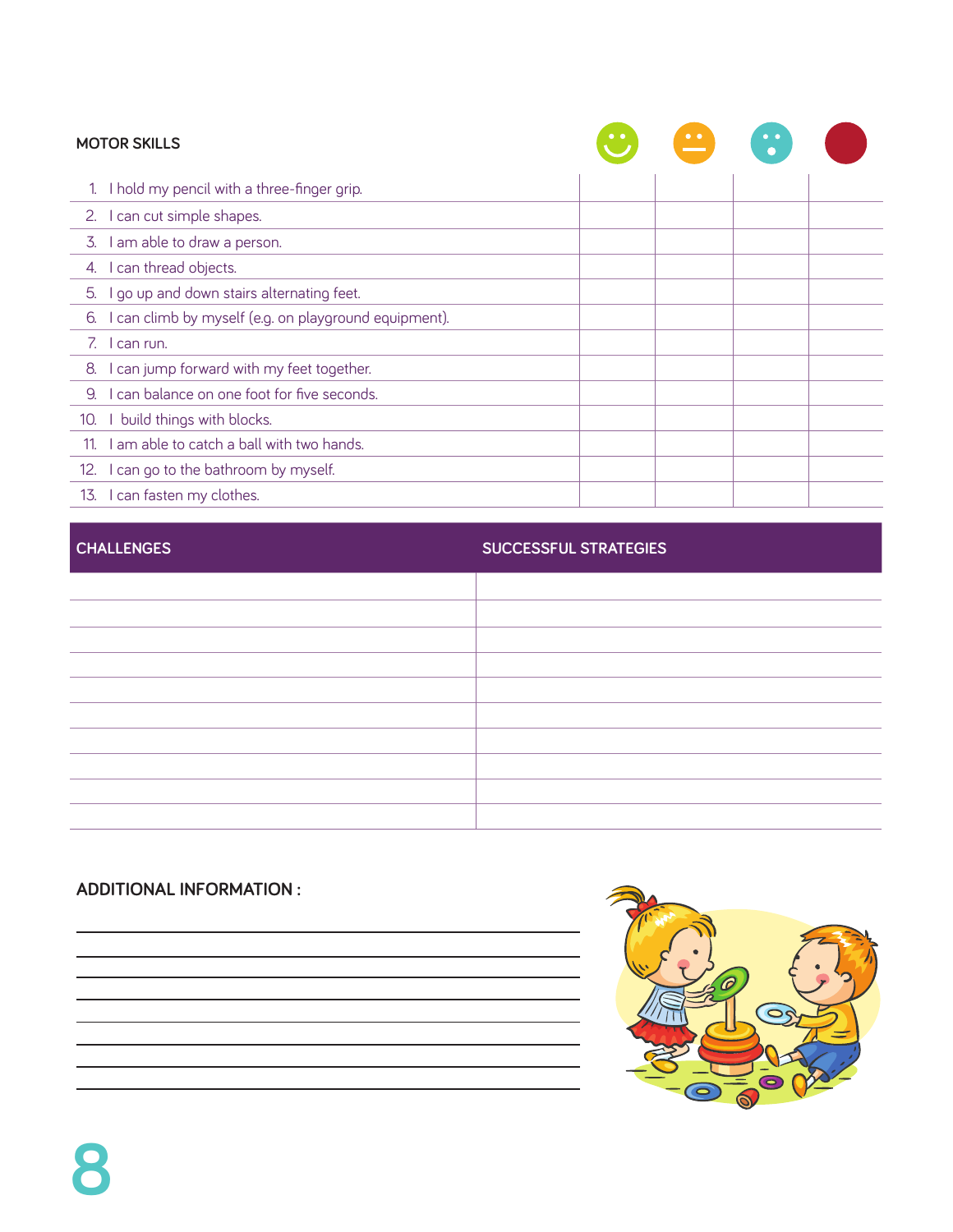| <b>AFFECTIVE SKILLS</b> |                                                                                             |  | $\bullet$ $\bullet$ | $\ddot{\bullet}$ |  |
|-------------------------|---------------------------------------------------------------------------------------------|--|---------------------|------------------|--|
|                         | I understand and can express various emotions such as<br>joy, sadness, anger, and surprise. |  |                     |                  |  |
|                         | 2. I can calm myself when I'm in a conflict.                                                |  |                     |                  |  |
| 3.                      | I take initiative.                                                                          |  |                     |                  |  |
|                         | 4. I make choices.                                                                          |  |                     |                  |  |
|                         | 5. I can identify my friends.                                                               |  |                     |                  |  |
|                         | 6. I can leave my dad and mom.                                                              |  |                     |                  |  |
|                         | 7. I persevere with tasks.                                                                  |  |                     |                  |  |
| 8.                      | I accept refusals.                                                                          |  |                     |                  |  |
| 9.                      | I adapt to routines and transitions.                                                        |  |                     |                  |  |
| 10.                     | I can accept complements.                                                                   |  |                     |                  |  |
|                         | 11. I can adapt to change.                                                                  |  |                     |                  |  |

# **challenges sucessful strategies**

| ,我们也不会有什么。""我们的人,我们也不会有什么?""我们的人,我们也不会有什么?""我们的人,我们也不会有什么?""我们的人,我们也不会有什么?""我们的人 | 1. 그 사이에 대한 사이에 대한 사이에 대한 사이에 대한 사이에 대한 사이에 대한 사이에 대한 사이에 대한 사이에 대한 사이에 대한 사이에 대한 사이에 대한 사이에 대한 사이에 대한 사이에 대한 사<br>이 사이에 대한 사이에 대한 사이에 대한 사이에 대한 사이에 대한 사이에 대한 사이에 대한 사이에 대한 사이에 대한 사이에 대한 사이에 대한 사이에 대한 사이에 대한 사이에 대한 사이에 대한 사이 |
|----------------------------------------------------------------------------------|----------------------------------------------------------------------------------------------------------------------------------------------------------------------------------------------------------------------------------|
| ,我们也不能会在这里,我们的人们就会在这里,我们的人们就会在这里,我们的人们就会在这里,我们的人们就会在这里,我们的人们就会在这里,我们的人们就会在这里,我们的 | the control of the control of the control of the control of the control of the control of the control of the control of the control of the control of the control of the control of the control of the control of the control    |
| ,我们也不会有什么。""我们的人,我们也不会有什么?""我们的人,我们也不会有什么?""我们的人,我们也不会有什么?""我们的人,我们也不会有什么?""我们的人 |                                                                                                                                                                                                                                  |
|                                                                                  |                                                                                                                                                                                                                                  |
|                                                                                  |                                                                                                                                                                                                                                  |
|                                                                                  |                                                                                                                                                                                                                                  |
|                                                                                  |                                                                                                                                                                                                                                  |
|                                                                                  |                                                                                                                                                                                                                                  |



# **additional information:**

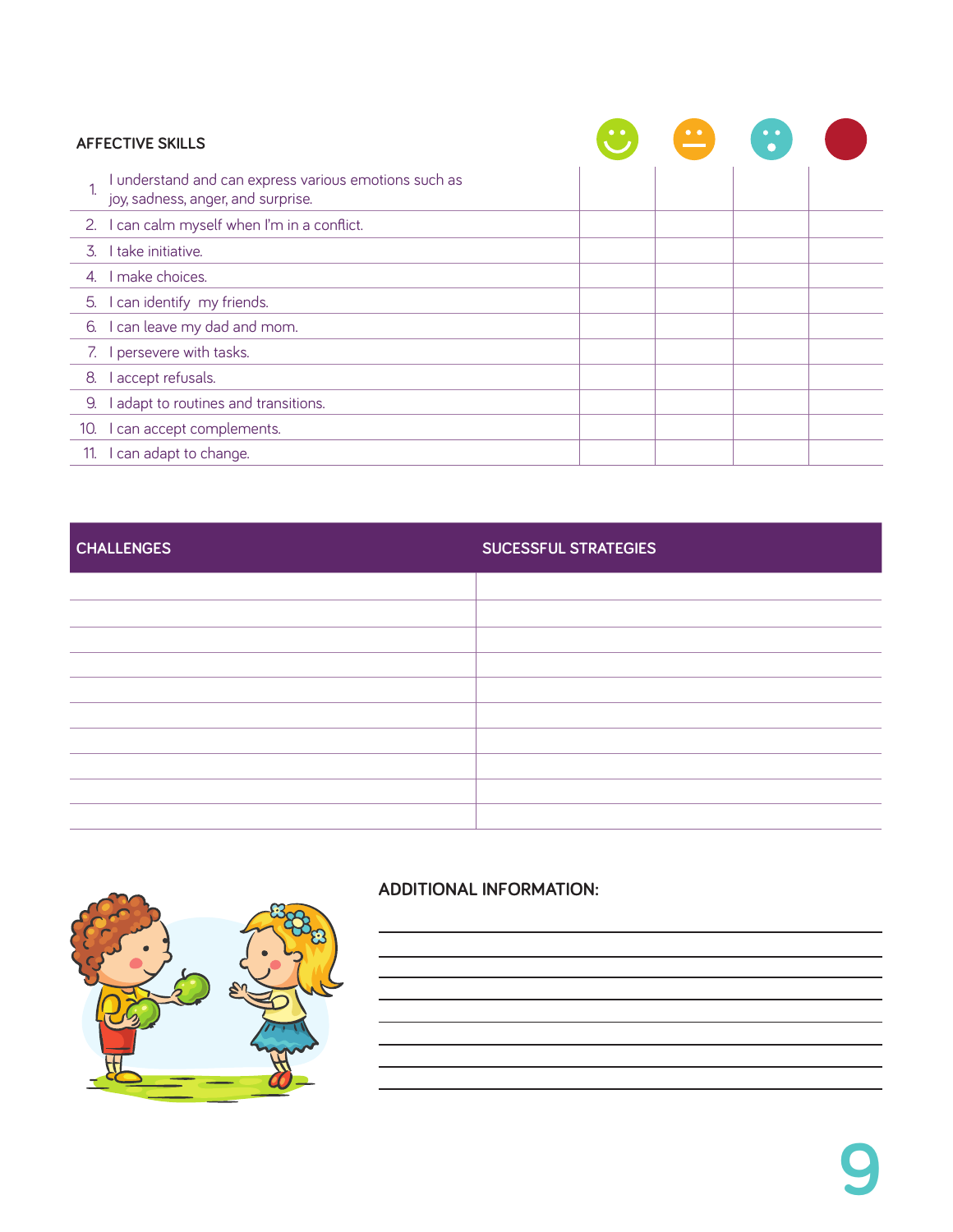### **To better understand the child (The positive aspects)**

Add any other information or comments on adjustments, adaptations and/or challenges with regard to the integration of the child in the centre. ou may attach any documents, drawings or work that you believe will add to the understanding of the child and facilitate his/her transition. (Documents and drawings will not be returned.)

### **educator or attendant**

#### **Parent(s) or guardian(s)**

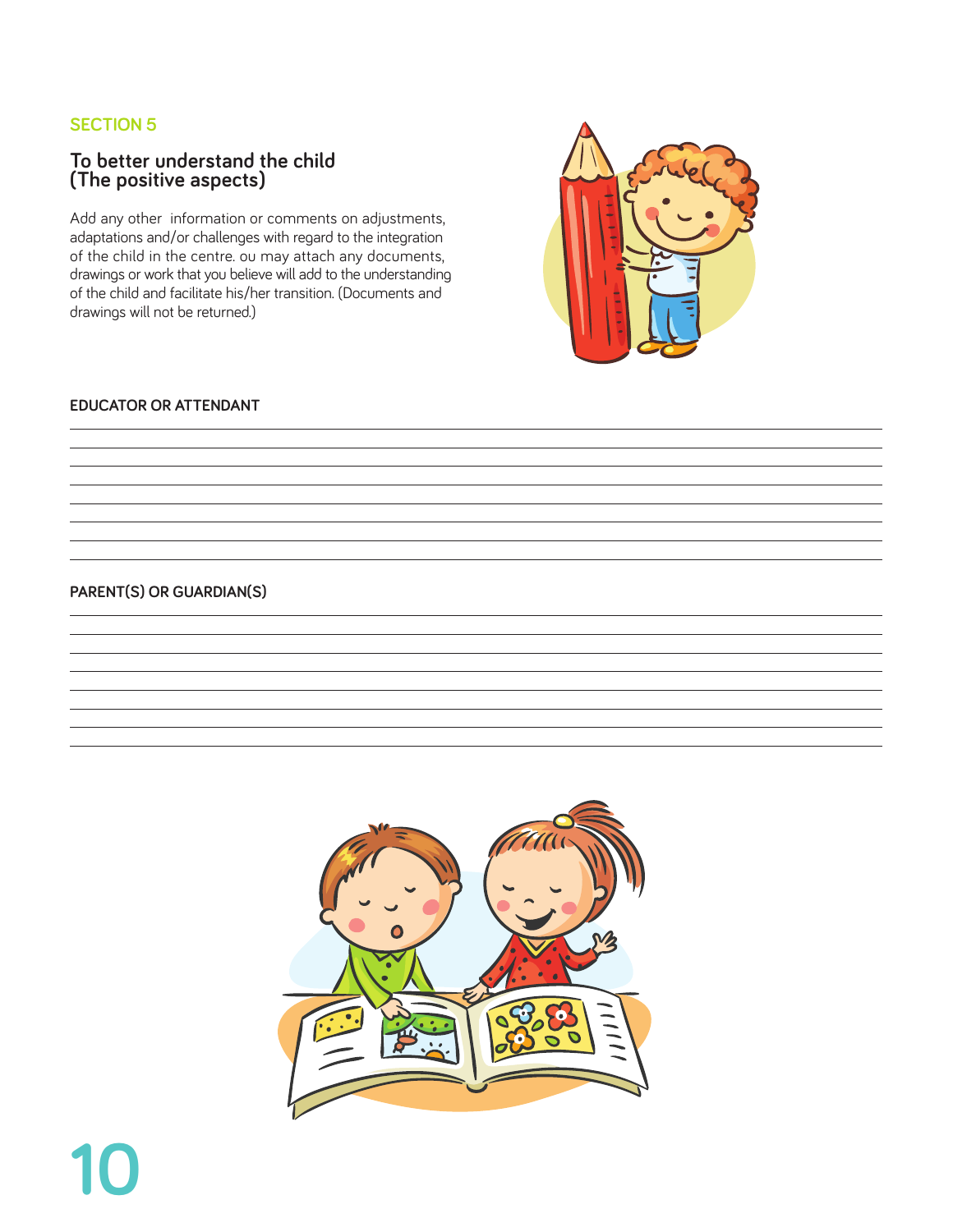# **Parental Authorization**

| Yes $L$                   | $No$ $\Box$ | authorize the child care centre to send the information included in this document<br>to the administration and/or teacher of my child.                                                    |
|---------------------------|-------------|-------------------------------------------------------------------------------------------------------------------------------------------------------------------------------------------|
| Yes $\mathsf{\mathsf{L}}$ | $No$ $\Box$ | authorize the child care centre to send the evaluation reports and/or the Individualized<br>Education Plan (IEP) mentioned in section 3 to the administration and/or teacher of my child. |
| Yes $L$                   | $No \Box$   | authorize follow-up telephone calls or meetings between the school personnel<br>and the person who completed the document.                                                                |
| Yes $\mathsf{\mathsf{L}}$ | $No$ $\Box$ | authorize my child's home caregiver to send the My Journey tool to the coordinating office to<br>which he is affiliated.                                                                  |

Signature of parent or guardian decree of the state of parents of parents of parents of parents of  $D$ ate (Y/M/D)

Signature of the person who completed the document  $Date (Y/M/D)$ 

Signature of the person in charge of the centre  $Date (Y/M/D)$ 

 $\equiv$ කියි  $\overline{\circ}$  $\overline{\mathbf{o}}$ स्त्र  $\widetilde{\mathbf{S}}$